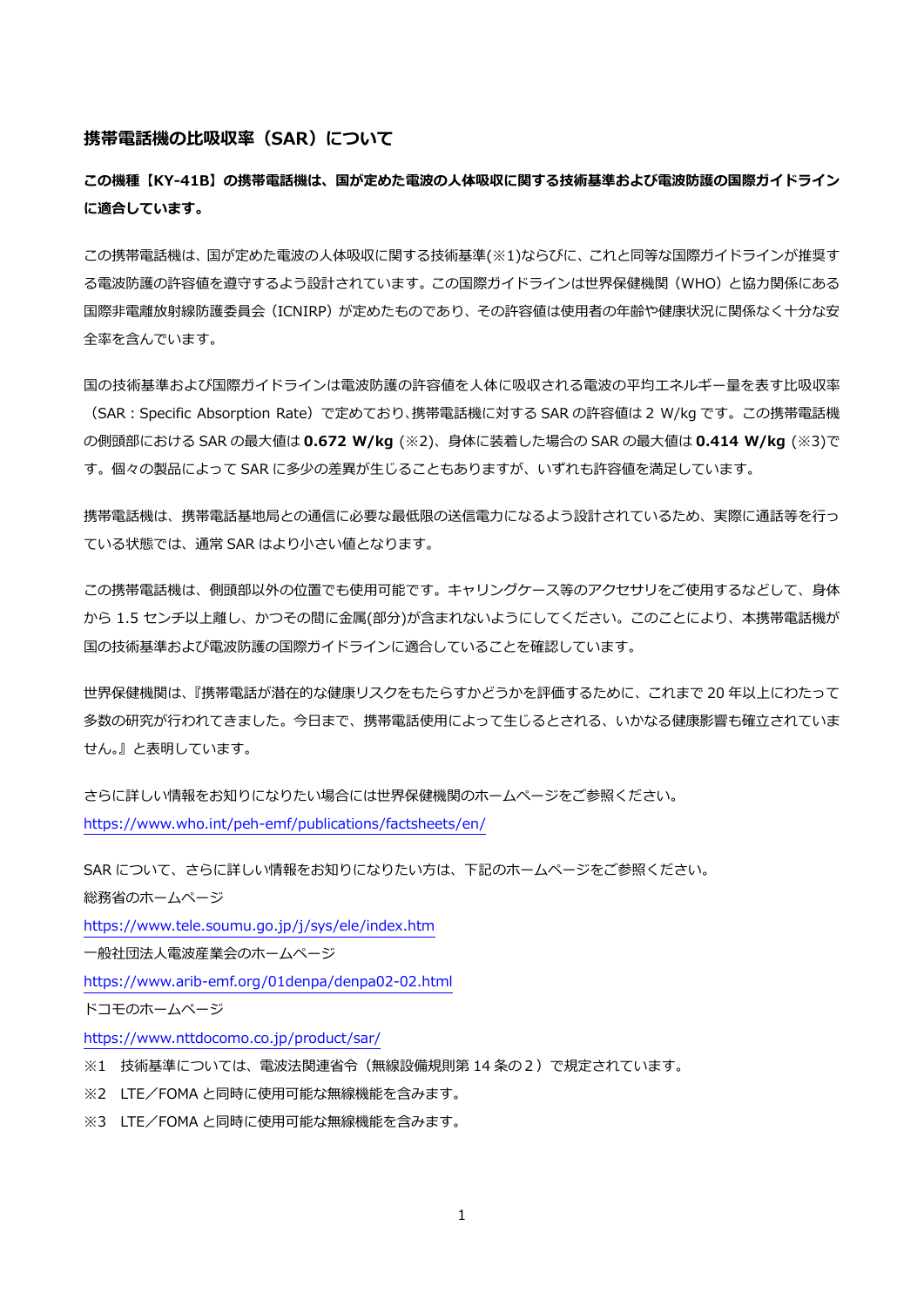## **Specific Absorption Rate (SAR) Information of Mobile Phones**

**This model [KY-41B] mobile phone complies with the Japanese technical regulations and the international guidelines regarding human exposure to radio waves.**

This mobile phone was designed in observance of the Japanese technical regulations regarding exposure to radio waves (\*1) and the limits of exposure recommended in the international guidelines, which are equivalent to each other. The international guidelines were set out by the International Commission on Non-Ionizing Radiation Protection (ICNIRP), which is in collaboration with the World Health Organization (WHO), and the permissible limits include substantial safety margins designed to assure the safety of all persons, regardless of age and health conditions.

The technical regulations and the international guidelines set out the limits of exposure to radio waves as the Specific Absorption Rate, or SAR, which is the value of absorbed energy in any 10 grams of human tissue over a 6-minute period. The SAR limit for mobile phones is 2.0 W/kg.

The highest SAR value for this mobile phone when tested for use near the head is **0.672 W/kg** (\*2), and that when worn on the body is **0.414 W/kg** (\*3). There may be slight differences of the SAR values in individual product, but they all satisfy the limit. The actual value of SAR of this mobile phone while operating can be well below the indicated above. This is due to automatic changes in the power level of the device to ensure it only uses the minimum power required to access the network.

This mobile phone can be used in positions other than against your head. By using accessories such as a belt clip holster that maintains a 1.5 cm separation with no metal (parts) between it and the body, this mobile phone is certified the compliance with the Japanese technical regulations and the international guidelines.

The World Health Organization has stated that "a large number of studies have been performed over the last two decades to assess whether mobile phones pose a potential health risk. To date, no adverse health effects have been established as being caused by mobile phone use."

Please refer to the WHO website if you would like more detailed information. <https://www.who.int/peh-emf/publications/factsheets/en/>

Please refer to the websites listed below if you would like more detailed information regarding SAR. Ministry of Internal Affairs and Communications Website:

<https://www.tele.soumu.go.jp/e/sys/ele/index.htm>

Association of Radio Industries and Businesses Website:

<https://www.arib-emf.org/01denpa/denpa02-02.html> (in Japanese only)

NTT DOCOMO, INC. Website:

<https://www.nttdocomo.co.jp/english/product/sar/>

\*1 The technical regulations are provided in Article 14-2 of Radio Equipment Regulations, a Ministerial